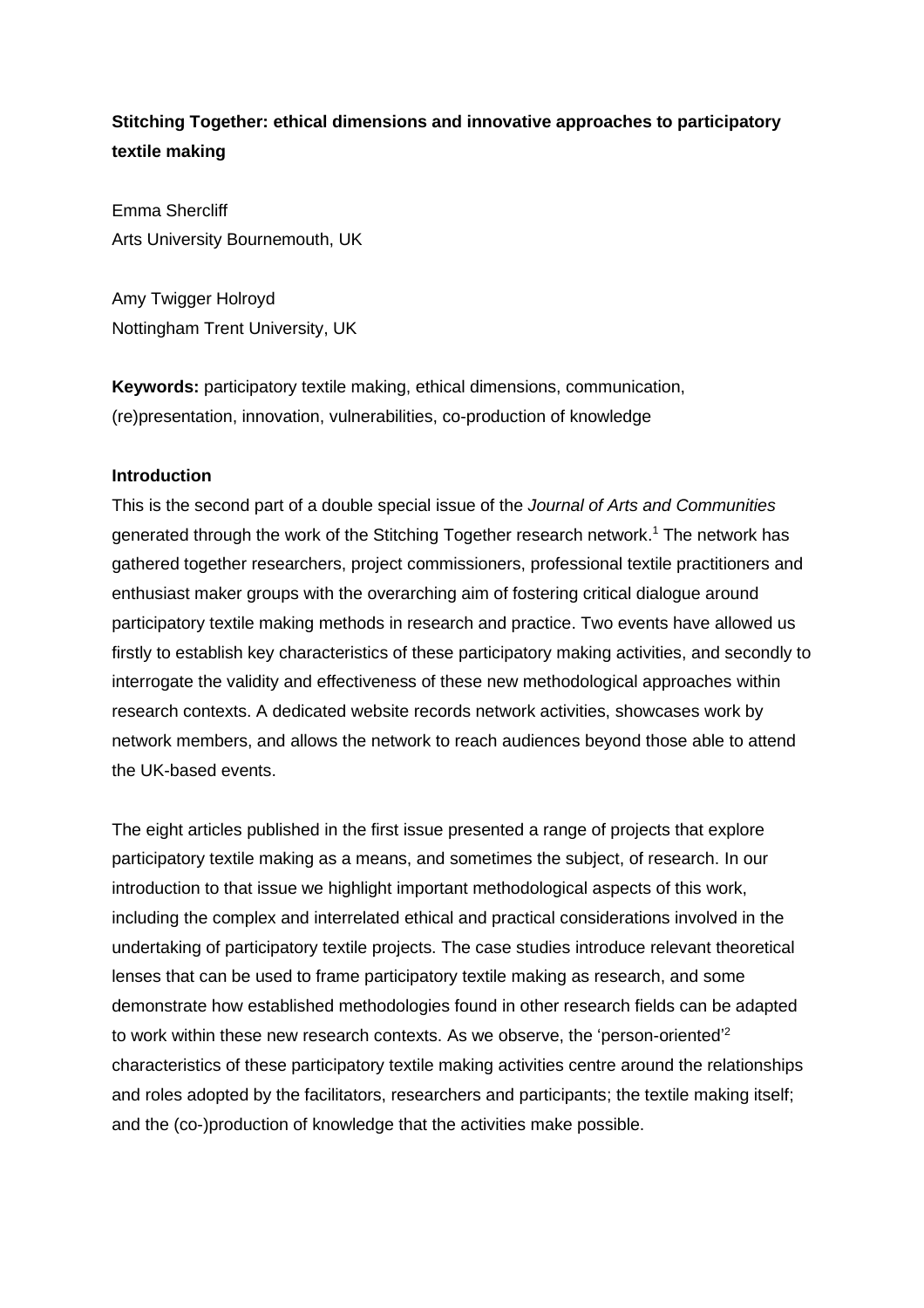Yet with the (co-)production of knowledge comes a responsibility to tell the stories of participation respectfully – a responsibility that raises questions about hierarchies of knowledge holders, ownership and (re)presentation. In addition, while keeping in mind the creative motivations behind many of these making activities, it is important to consider the ethical dimensions of aesthetics and innovation – for example, on what basis is the work innovative, and for whom?

In this introductory article, we outline some of the ethical dimensions of participatory textile making in greater depth and discuss the nature of innovation within this research context. Insights drawn from discussions held at the second network event<sup>3</sup> help to frame and connect key themes running through the case studies presented in this second issue. To begin, we address the important issue of inclusivity; it is crucial for all members of a participatory textile making group – participants, researchers, facilitators, practitioners and other partners – to feel included in the activities on terms they are comfortable with. For a successful knowledge-generating activity to be as inclusive as possible, it will necessarily challenge the habitual practices of participants, of researchers, of organisations and of spaces. The acknowledgement of real or perceived vulnerabilities in a project or a practice, or an individual, is an important step towards creating opportunities for critical investigation. This acknowledgement highlights the essential role of communication, and we go on to explore ways of communicating with participants and partners during the projects, before considering the (re)presentation of project and participants within the research findings. Finally, we address the innovative approaches mentioned in our title. By questioning for whom the activities are innovative, we trouble accepted ideas around innovation as creative invention of product, tool or process to focus on the experience of being involved in the designing and making of textiles.

#### [insert Figure 1 here]

## **Vulnerabilities: making space for shared learning**

Underlying the potential for the (co-)production of knowledge is a requirement for humility and a readiness to accept flaws and limitations. Humility makes room for a shared learning space and allows for a critical questioning of habits and perceptions. However, this can render a project and those involved in it vulnerable.

A common theme across many of the discussions held at the second network event concerned how best to manage the issues arising from our vulnerabilities. Prospective participants, for example, might feel a sense of heightened vulnerability on entering an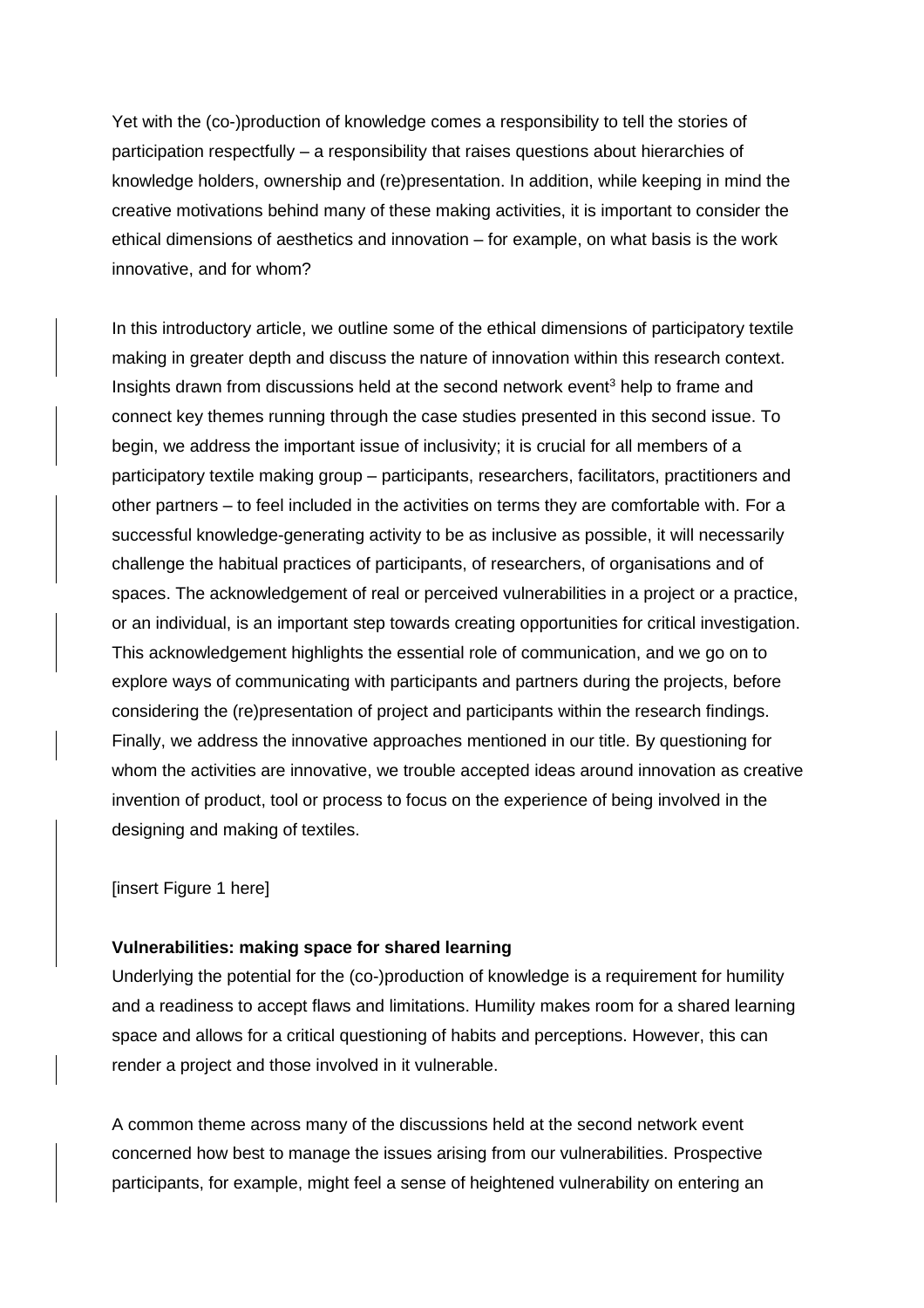unfamiliar space. This sense might be triggered by an uncertainty about the demands made of them by a research space, or, if unfamiliar with a particular making activity, it could be the perceived threat of a space convened for such an activity. For the facilitator, or the researcher, the move from the familiar space of the studio to an unfamiliar setting can be equally disarming, leaving an otherwise confident practitioner feeling ill equipped to consider appropriately their own physical safety or emotional well-being. Overlooking these imbalances and assuming levels of ability, willingness and preparedness to engage in participatory making activities exposes an unconscious bias that is likely to distort the nature and quality of the experience of being involved in the making activity (Kara 2018). The (co- )production of knowledge therefore necessitates an awareness that each individual involved in the project is, on some level, undergoing these transitions.

Many of the articles in this issue demonstrate how both recognising these vulnerabilities and opening a humble space for shared learning can reap benefits for the project: from settings where severe illness overshadows the task (Rana), through to unemployment (Taylor et al.), and the lack of stitching skills (Setterington). Each of these case studies discusses ways of involving participants who because of their perceived vulnerabilities – whether associated with gender, age, ability or social position – might conventionally be excluded from joining in. Setterington discusses Threads of Identity, a collaborative project with secondary school boys at Burnage Academy for Boys in Manchester that used the tradition of embroidering signatures to commemorate friendship, in turn connecting young boys to their own sense of identity through their newly gained sewing skills. Rana explores in detail the collaboration between a mother suffering from dementia and her daughter-carer as the activity of knitting together reaches into a past forgotten or unknown. Taylor et al. describe how HUGs®, a 'social manufacturing' project (Hamalainen & Karjalainen 2017) involving a small group of long-term unemployed women in a deprived area of Port Talbot in South Wales, introduced opportunities for training and personal development that supported participants' well-being.

## **Communication**

Crucial to this open and productive research space is the way in which researchers, facilitators and participants communicate. In our introduction to the first issue we describe how the textile making activity "occupies the mind, body and senses in a subtly dynamic engagement with materials and place and prompts unforeseen connections that cannot necessarily be put into words eloquently" (Shercliff & Twigger Holroyd 2020: 14). There are likely to be different modes and formats of communication in use within a participatory textile making project, and these are often happening concurrently rather than distinctly: verbally,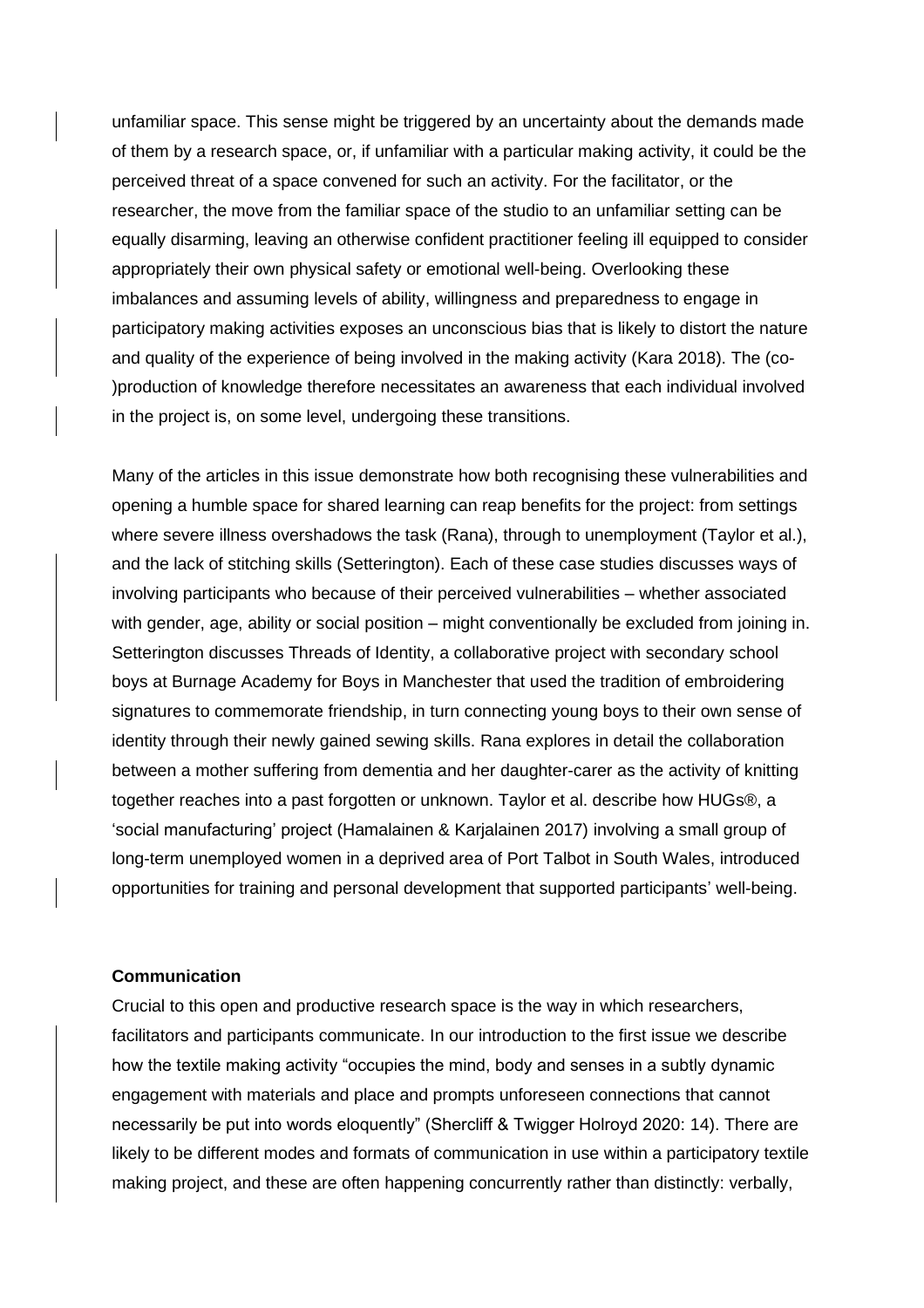using language to provide information and instruction as well as conversation; artistically and graphically, through the sharing of imagery or use of diagrams; and more subtle, non-verbal and non-visual means of communication through physical gestures, facial expressions and bodily interactions.

On one hand these multiple modes of communication make the observation of rich material and social interactions within a group possible. Rana's study highlights this in particular, focusing on the use of video as an aide memoire that enables researcher and participant to return to the original footage to examine overlooked actions and gestures together. On the other hand, clear instruction or expressions of discomfort can be subsumed into a melée of bodies, tools and materials during the making activity. There is a risk that dominant views on how to execute a task 'correctly' slip may to the fore unchecked, or that aesthetic priorities overshadow the distinctiveness of each individual's making, potentially leading participants to question the value of their contribution. Articles here highlight the ways that, again, an acknowledgement of these vulnerabilities in the research space can lead to the dismantling of barriers and greater engagement in the project. In their article Townsend and Sadkowska discuss how the limitations of an initial study, which failed to fully engage participants in communication about the research with the researcher, prompted the development of a robust and transferable model for engaging with participant groups in their second study: Emotional Fit. Wong and van den Berg discuss two craft projects – yarn-bombing and quiltmaking – that brought together disparate communities in Harlem, both long-established and new to the area, to help dislodge preconceived ideas about participation in the arts. It is interesting to note that this was in part achieved through the creation of a 'living' memorial, which introduces questions of display and representation to which we will return below.

These examples make use of the ways in which participatory making facilitates conversation within a group. However, others advocate for the quiet power of non-verbal communication embedded within textile-making processes. In her article, MacDowell demonstrates how participants joining the Teal Quilt Project harnessed patchwork quilt-making techniques to express both outrage at the sexual abuse crimes committed by Larry Nassar at Michigan State University and compassion for the survivors. The translation of these powerful emotions into graphic patterns made of fabric conveys a sense of connectedness and empathy that demonstrates a capacity of cloth and textile making to surpass the use of words (Pajaczkowska 2005). The makers of these patchwork quilts express non-verbally their sensitivity to the lived experiences of these women in pursuit of a sense of collective healing.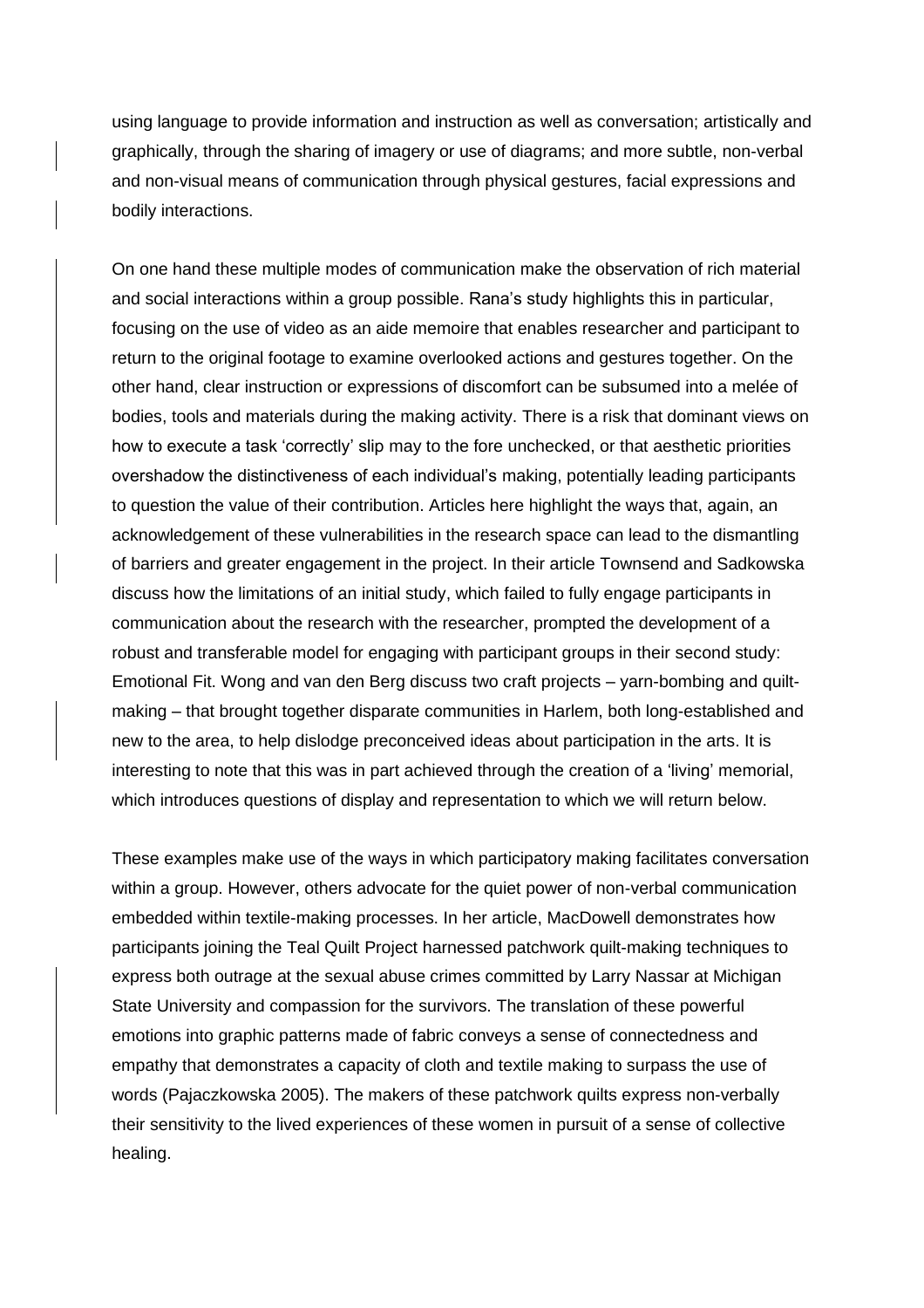#### **Display: (Re)presentation: Ownership**

The politics of (re)presentation must be a core concern of participatory textile making projects. Indeed, the representation of communities is often the subject of the research and/or the creative project. The making activity complicates the expected research conventions of anonymity, and also complicates the expectations of a (Euro-Western university-educated) maker community used to the individualised ownership of creative output. Articles presented here tackle these assumptions and show clearly how embedded participants can often be in the research context and questions, which in turn indicates how to tackle issues of (re)presentation. For example, Jacobs' study, which is set in the Sinai peninsula where cultural norms prevent women from independently stepping forward in public, subtly balances the cultural expectations for the individuals with whom she worked by commissioning an embroidered map as a product and citing the group collectively. In instances where the subject of research is highly sensitive, as with the Teal Quilt Project discussed by MacDowell, the anonymity of each survivor of sexual abuse for whom a quilt is made is crucial. The maker-participants involved in the project negotiated this through the careful selection of patchwork patterns and/or colours in their materials in lieu of naming individuals and explicit representation of their experiences. The Teal Quilt Project also raises interesting questions around the ownership of these works, made collectively by one community and intended for a different group of recipients. These quilts introduce the notion of the artwork as a gift, whereby the maker-participants renounce their individual claim to the work as material object yet retain their ownership of the gesture of participation and donation.

Conversely, the Emotional Fit project, presented by Townsend and Sadkowska, involves participants as both research subjects and co-researchers, demonstrating a model of practice that highlights a 'learning with' participants. Participants here are involved with both the presentation of the research 'findings' (in this case, the co-designed garment collection) at the Emotional Fit: Fashion Salon event, and in the representation of their participation in the project. Whilst this is a welcome development in participatory research practices, any claim to shared ownership must be dependent on the fully informed engagement of participants desiring this outcome.

## **Innovation**

The question of innovation in these approaches to doing research is interesting. Within an art and design research context, innovation is often coupled with the creative invention of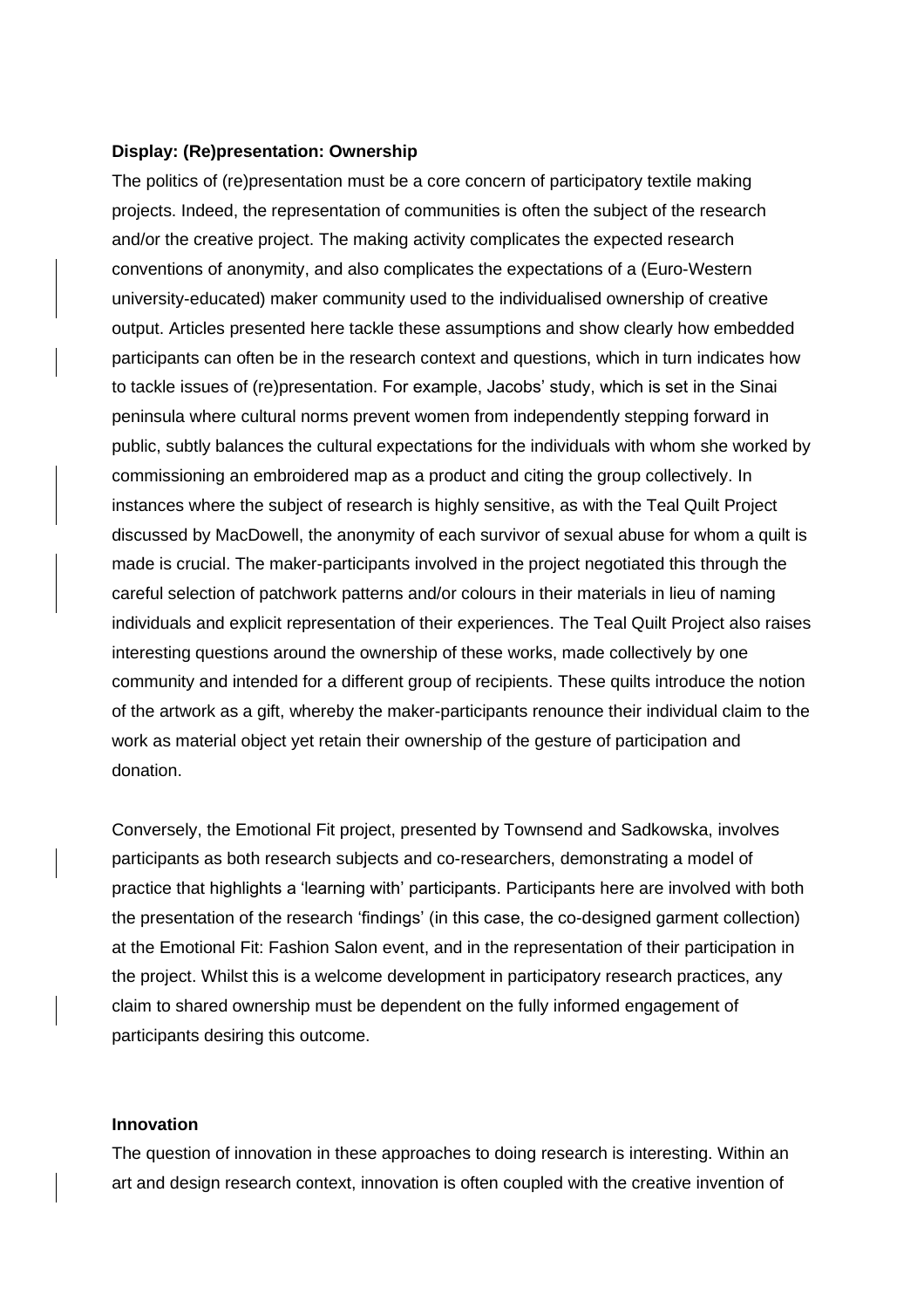new products, materials, tools and processes. However, we are finding that a definition of innovation within a social making context needs to be broader and must foreground the experiential aspect of participatory textile making. Innovative approaches to undertaking research may build the investigation around the experiences and processes of textile designing and making, illustrated here in particular by the development of a new participatory model of practice by Townsend and Sadkowska, as outlined above. It is also – and importantly – in acknowledging the experience of the participants in the project that innovative learning beyond the research takes place.

Innovation for participants might include the enabling of concrete learning, i.e. the learning of new skills. Taylor et al. present an example of this with the HUGs® social manufacturing project. Innovation may also, more humbly, consist of the creation of a reflective space for personal learning: an experience whereby the making activity allows time and space to gain insights into who you are. In this frame, the reflective space for personal learning created by the reciprocal nature of making together in Rana's study leads to both increased selfawareness for the participants and innovative research findings. Rana proposes that whereas the majority of studies around crafting in health contexts focus on the benefits of crafting for the care receiver, her research into dyadic crafting demonstrates ways in which making together can offer a therapeutic experience for both care receiver and care giver, particularly in non-institutional settings.

For Jacobs, on the other hand, the innovation in her study is the introduction of textile making into an otherwise audio-visual sphere. As a filmmaker exploring alternative mapping methods in the Sinai peninsula, she found that using film to document the tribes' navigation over the lands gave her access only to men's stories. The cultural norms surrounding interactions with women prevented women from stepping forward for their accounts to be filmed. Unsatisfied with this male-only perspective, she turned to embroidery as a means of accessing and documenting the women's stories. Once again, we see the potential for innovation by acknowledging the vulnerabilities of a particular research space.

## **Conclusion**

As we conclude this second part of the Stitching Together double issue it is timely to acknowledge the vulnerabilities and limitations of this work. The positive and transformative potential of participatory textile making activities for participants and organisations – whether as creative practice or in the context of research – are now well documented<sup>4</sup>. However, as we continue to develop, diversify and strengthen these highly productive, yet frequently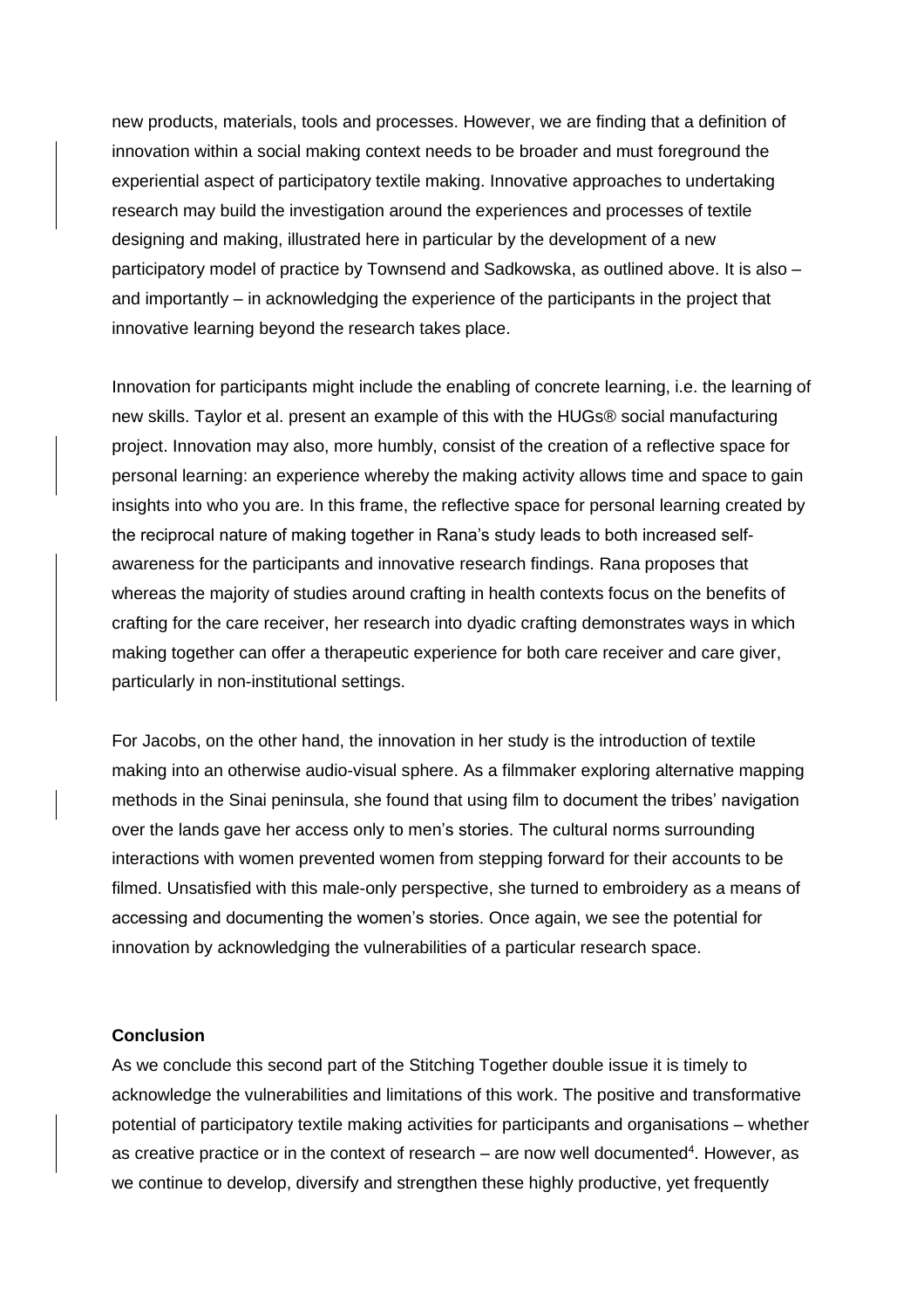complex, approaches to research, there are still assumptions to be challenged, such as who can participate, and even whether participation is desirable. Sensitivity to the ethical dimensions of participation is crucial for co-produced knowledge in, about and for communities to be of value (Goodson and Phillimore 2012).

Another major output from the network's activities, the Stitching Together Good Practice Guidelines, aims to support facilitators of participatory textile making workshops and projects to develop and exercise such sensitivity by providing guidance on both ethical and practical aspects. Given the diversity of contexts within which participatory textile making occurs, there cannot be a single 'right' way to run a workshop or project, and this is reflected in the flexible language and format of the guidelines. Various issues are highlighted for consideration within each of the eight sections, which range from 'Getting Started' to 'Aftercare'; it is up to the facilitator to judge how relevant each one is to their particular context, and how they might respond. Our hope is that this adaptable structure provides a foundation for further discussion and allows for continued innovation.<sup>5</sup>

Despite the insights offered within the variety of case studies gathered in this double issue, which we are sure will have great value for those seeking to undertake research through participatory textile making activities, there are – of course – many questions still to be addressed. For instance, we might ask how the evolving legacy of textile projects can remain accessible for the multiple stakeholders, bearing in mind that a project's transformative potential may not primarily reside within the material artefact that is created. Answering questions such as these will require further collaboration, reflection and innovation – for example, by working more closely with grassroots organisations and developing textile making projects into longitudinal studies to gain deeper insights into the impacts of participation over the long term. We look forward to seeing how the interdisciplinary community of researchers and practitioners who 'stitch together' will collaboratively interrogate these questions in the future.

#### **Acknowledgements**

'Stitching Together' is funded by a research networking grant from the Arts and Humanities Research Council: grant reference AH/R007497/1.

Our grateful thanks to all the participants at the second Stitching Together networking event held in July 2019: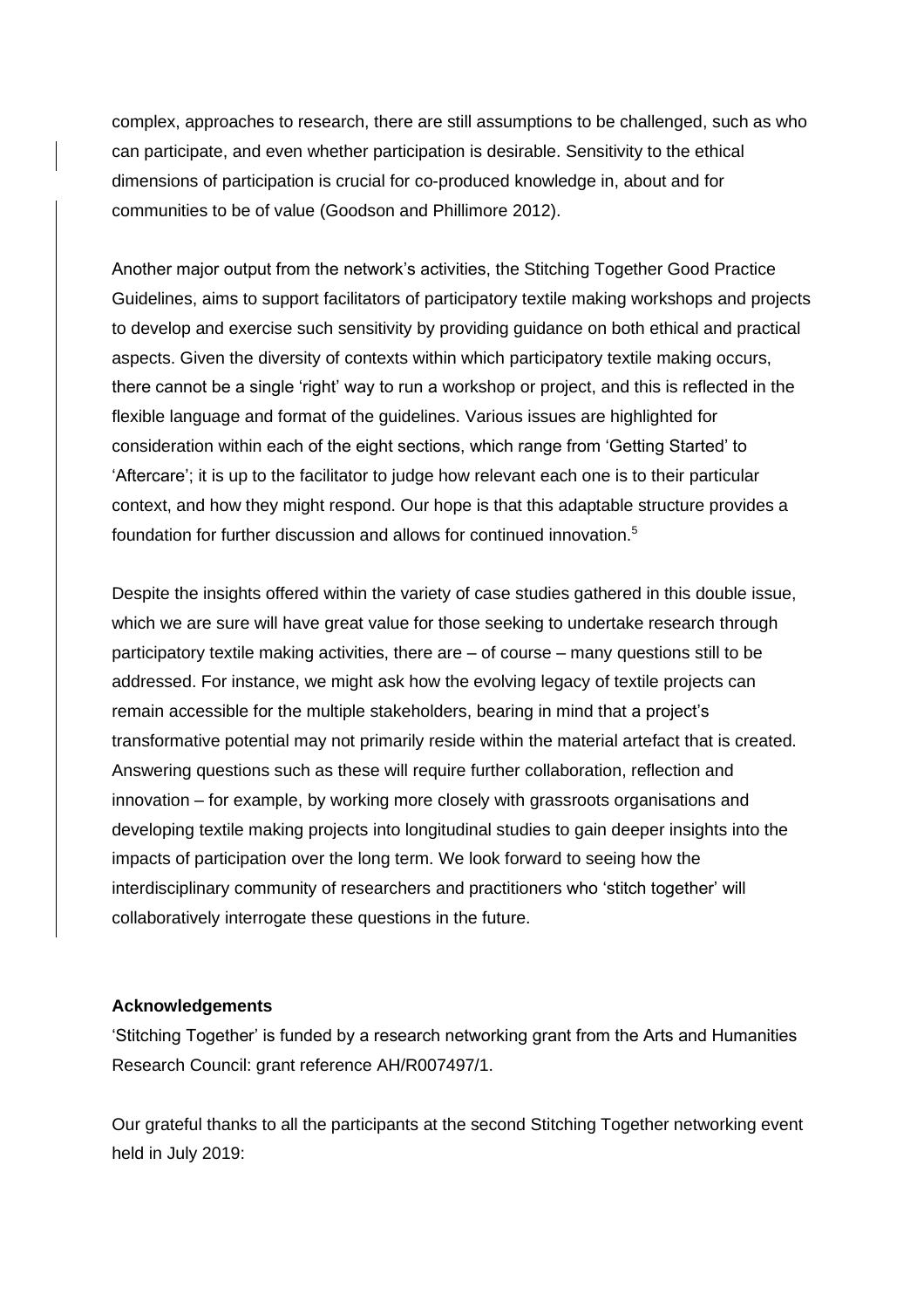Professor Ele Belfiore, Dr Stephanie Bunn, Eilish Clohessy, Katie Hill, Professor Rebecca Earley, Deirdre Figueiredo, Dr Katie Gaudion, Dr Emilie Giles, Rachael Matthews, Dr Jonathan Price, Sarah Redmond Fareham, Katie Smith, Rhian Solomon, Dr Nicola Thomas, Dr Katherine Townsend, Professor Janet van der Linden.

## **References**

Clarke, N. A. (2020), 'Exploring the Role of Sewing as a Leisure Activity for Those Aged 40 Years and Under', *TEXTILE*, 18:2, pp. 118-144, doi: 10.1080/14759756.2019.1613948.

Corkhill, B., Hemmings, J., Maddock, A. and Riley, J. (2014), 'Knitting and Well-being', *TEXTILE*, 12:1, pp. 34-57, doi: 10.2752/175183514x13916051793433.

Dupré, F. (2008), 'Making stuff', *Axis Dialogue*, London: Axis, [http://axiswebmedia.blob.core.windows.net/www/usermedia/103684/work/204094/vvwxlsvou](http://axiswebmedia.blob.core.windows.net/www/usermedia/103684/work/204094/vvwxlsvouqgj46xenikhw.pdf) [qgj46xenikhw.pdf.](http://axiswebmedia.blob.core.windows.net/www/usermedia/103684/work/204094/vvwxlsvouqgj46xenikhw.pdf) Accessed 16 September 2020.

Freeman, J. (1997), 'Revering things or cherishing people: some professional and popular approaches to constructing craft communities', in: T. Harrod (ed.) *Obscure Objects of Desire: Reviewing the Crafts in the Twentieth Century*, University of East Anglia, 10-12 January 1997, London: Crafts Council, pp. 267-274.

Goodson, L. and Phillimore, J. (eds.) (2012), *Community Research for Participation: From Theory to Method*, Bristol: Policy Press.

Hackney, F., Maughan, H., and Desmarais, S. (2016), 'The Power of Quiet: Re-making Affective Amateur and Professional Textiles Agencies', *Journal of Textile Design Research and Practice*, 4:1, 33-62, doi: 10.1080/20511787.2016.1256139.

Hamalainen, M. and Karjalainen, J. (2017), 'Social Manufacturing: When the maker movement meets interfirm production networks', *Business Horizons,* 60 pp. 795-805.

Harrison, K. and Ogden, C. A. (2020), 'Knit "n" natter': A feminist methodological assessment of using creative 'women's work' in focus groups, *Qualitative Research*. ISSN 1468-7941, doi: https://doi.org/10.1177/1468794120945133.

Kara, H. (2018), *Research Ethics in the Real World*, Bristol: Policy Press.

Kettley, S., Sadkowska, A. and Lucas, R. (2016), 'Tangibility in e-textile participatory service design with mental health participants', in: *Design Research Society*, 50<sup>th</sup> Annivesary Conference, University of Brighton, 27-30 June 2016.

[https://static1.squarespace.com/static/55ca3eafe4b05bb65abd54ff/t/5752cfa08a65e246000](https://static1.squarespace.com/static/55ca3eafe4b05bb65abd54ff/t/5752cfa08a65e246000b79e8/1465044897471/488+Kettley.pdf) [b79e8/1465044897471/488+Kettley.pdf.](https://static1.squarespace.com/static/55ca3eafe4b05bb65abd54ff/t/5752cfa08a65e246000b79e8/1465044897471/488+Kettley.pdf) Accessed 16 September 2020.

Lindström, K. and Ståhl, A. (2010), 'Threads - A Mobile Sewing Circle: Making Private Matters Public in Temporary Assemblies', in: PDC'10, Proceedings of the 11<sup>th</sup> Biennial Participatory Design Conference, Sydney, Australia, 29 November – 3 December 2010, pp. 121-130, <https://doi.org/10.1145/1900441.1900459>.